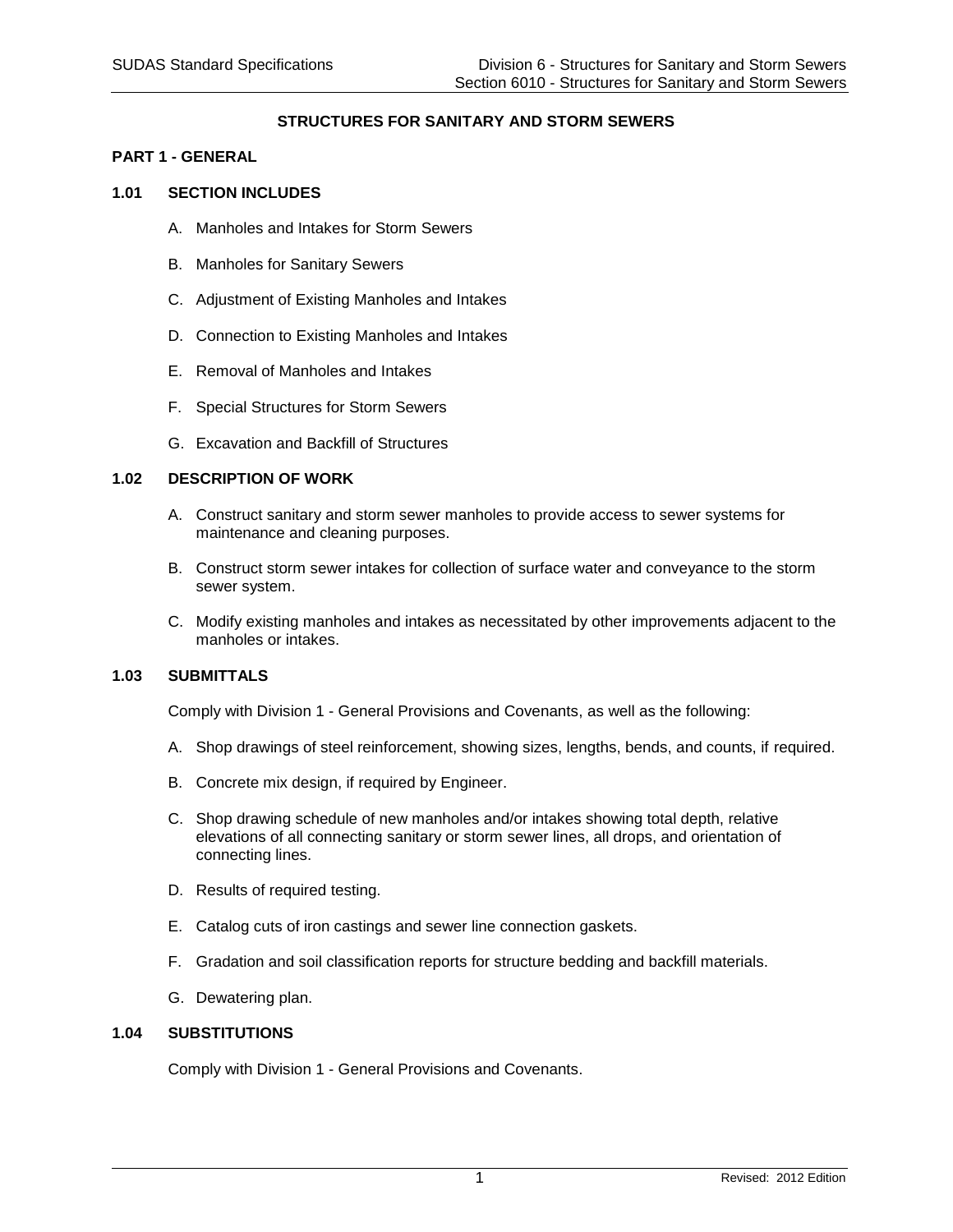# **1.05 DELIVERY, STORAGE, AND HANDLING**

Comply with Division 1 - General Provisions and Covenants, as well as the following:

- A. Store reinforcing steel only on pallets or lagging.
- B. Follow the aggregate storage and concrete transport requirements in [Iowa DOT](https://www.iowadot.gov/erl/current/GS/content/2301.htm#Section230102C) Article [2301.02, C.](https://www.iowadot.gov/erl/current/GS/content/2301.htm#Section230102C)

# **1.06 SCHEDULING AND CONFLICTS**

Comply with Division 1 - General Provisions and Covenants.

#### **1.07 SPECIAL REQUIREMENTS**

- A. Do not place concrete when stormy or inclement weather will prevent good quality work.
- B. Cold weather placement is restricted per [Iowa DOT Article 2403.03, F.](https://www.iowadot.gov/erl/current/GS/content/2403.htm#Section240303F)

# **1.08 MEASUREMENT AND PAYMENT**

#### **A. Manhole:**

- **1. Measurement:** Each type and size of manhole will be counted.
- **2. Payment:** Payment will be at the unit price for each type and size of manhole.
- **3. Includes:** Unit price includes, but is not limited to, excavation; furnishing and installing pipe; lining (if specified); furnishing, placing, and compacting bedding and backfill material; base; structural concrete; reinforcing steel; precast units (if used); concrete fillets; pipe connections; infiltration barriers (sanitary sewer manholes only); castings; and adjustment rings.

#### **B. Intake:**

- **1. Measurement:** Each type and size of intake will be counted.
- **2. Payment:** Payment will be at the unit price for each type and size of intake.
- **3. Includes:** Unit price includes, but is not limited to, excavation; furnishing and installing pipe; furnishing, placing, and compacting bedding and backfill material; base; structural concrete; reinforcing steel; precast units (if used); concrete fillets; pipe connections; castings; and adjustment rings.

# **C. Drop Connection:**

#### **1. Internal Drop Connection:**

- **a. Measurement:** Each internal drop connection will be counted.
- **b. Payment:** Payment will be at the unit price for each internal drop connection.
- **c. Includes:** Unit price includes, but is not limited to, cutting the hole and installing a flexible watertight connector, providing and installing the receiving bowl, flexible coupler between the bowl and the drop pipe, the PVC drop pipe, pipe brackets and bolts, the bottom elbow, repair of fillet if required, and a splash guard if required.

# **2. External Drop Connection:**

- **a. Measurement:** Each external drop connection will be counted.
- **b. Payment:** Payment will be at the unit price for each external drop connection.
- **c. Includes:** Unit price includes, but is not limited to, the connection to the manhole and all pipe; fittings; concrete encasement; and furnishing, placing, and compacting bedding and backfill material.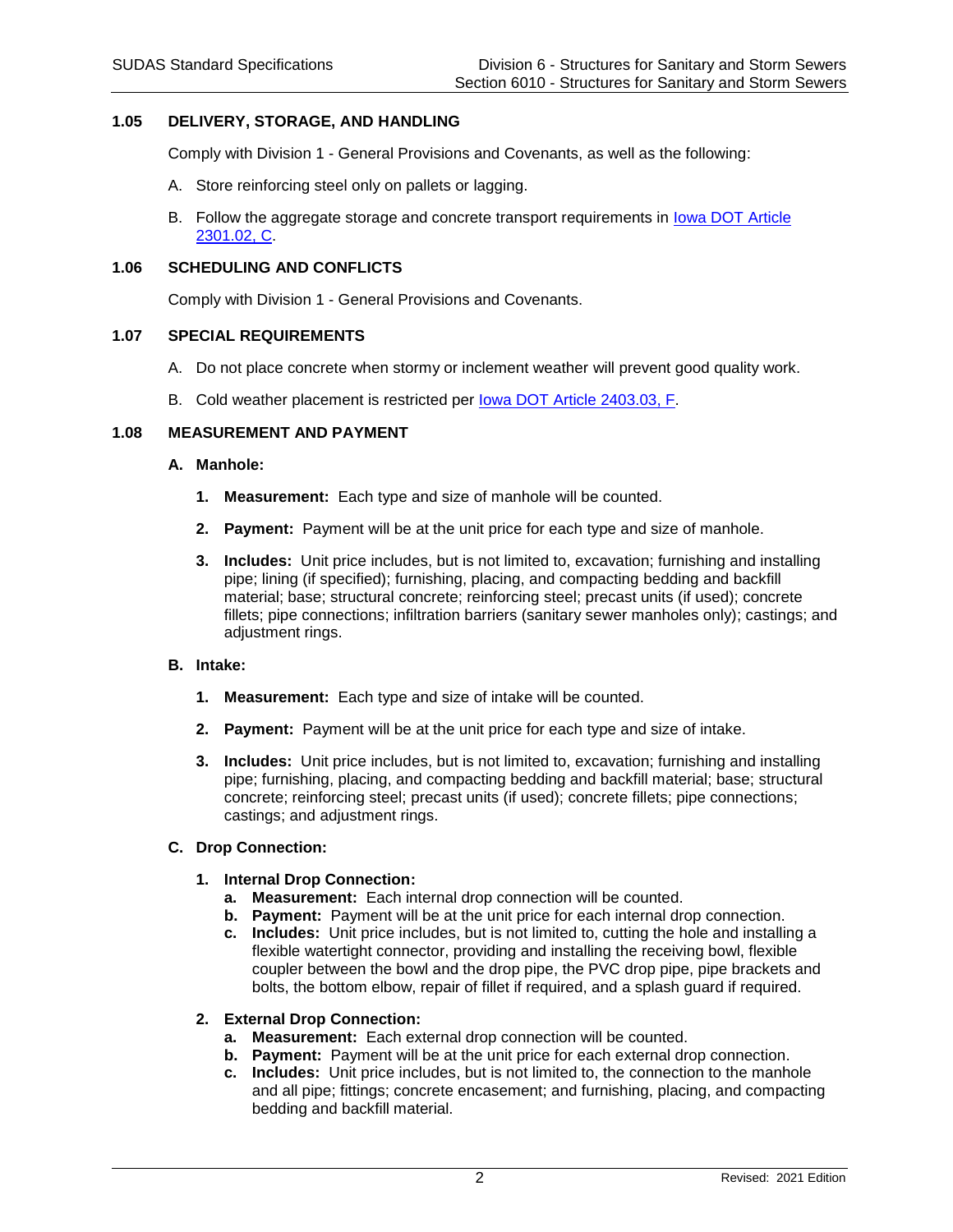# **1.08 MEASUREMENT AND PAYMENT (Continued)**

### **D. Casting Extension Rings:**

- **1. Measurement:** Each casting extension ring will be counted.
- **2. Payment:** Payment will be at the unit price for each casting extension ring.

### **E. Manhole or Intake Adjustment, Minor:**

- **1. Measurement:** Each existing manhole or intake adjusted to finished grade by addition or removal of adjustment rings or adjustment of adjustable casting will be counted.
- **2. Payment:** Payment will be made at the unit price for each minor manhole or intake adjustment.
- **3. Includes:** Unit price includes, but is not limited to, removing existing casting and existing adjustment rings, furnishing and installing adjustment rings, furnishing and installing new casting, and installing new infiltration barrier (sanitary sewer manholes only).

# **F. Manhole or Intake Adjustment, Major:**

- **1. Measurement:** Each existing manhole or intake adjusted to grade by addition or removal of riser, cone or flat top sections, or the exchange of existing riser sections with sections having different vertical dimensions will be counted.
- **2. Payment:** Payment will be at the unit price for each major adjustment.
- **3. Includes:** Unit price includes, but is not limited to, removal of existing casting, adjustment rings, top sections, and risers; excavation; concrete and reinforcing steel or precast sections; furnishing and installing new casting; installing new infiltration barrier (sanitary sewer manholes only); placing backfill material; and compaction.

# **G. Connection to Existing Manhole or Intake:**

- **1. Measurement:** Each connection made to an existing manhole or intake will be counted.
- **2. Payment:** Payment will be made at the unit price for each sewer connection.
- **3. Includes:** Unit price includes, but is not limited to, coring or cutting into the existing manhole or intake, pipe connections, grout, and waterstop (when required).

# **H. Remove Manhole or Intake:**

- **1. Measurement:** Each manhole or intake removed will be counted.
- **2. Payment:** Payment will be made at the unit price for each manhole or intake.
- **3. Includes:** Unit price includes, but is not limited to, removal of casting, concrete, and reinforcement; plugging pipes; filling remaining structure with flowable mortar; and placing compacted fill over structure to finished grade.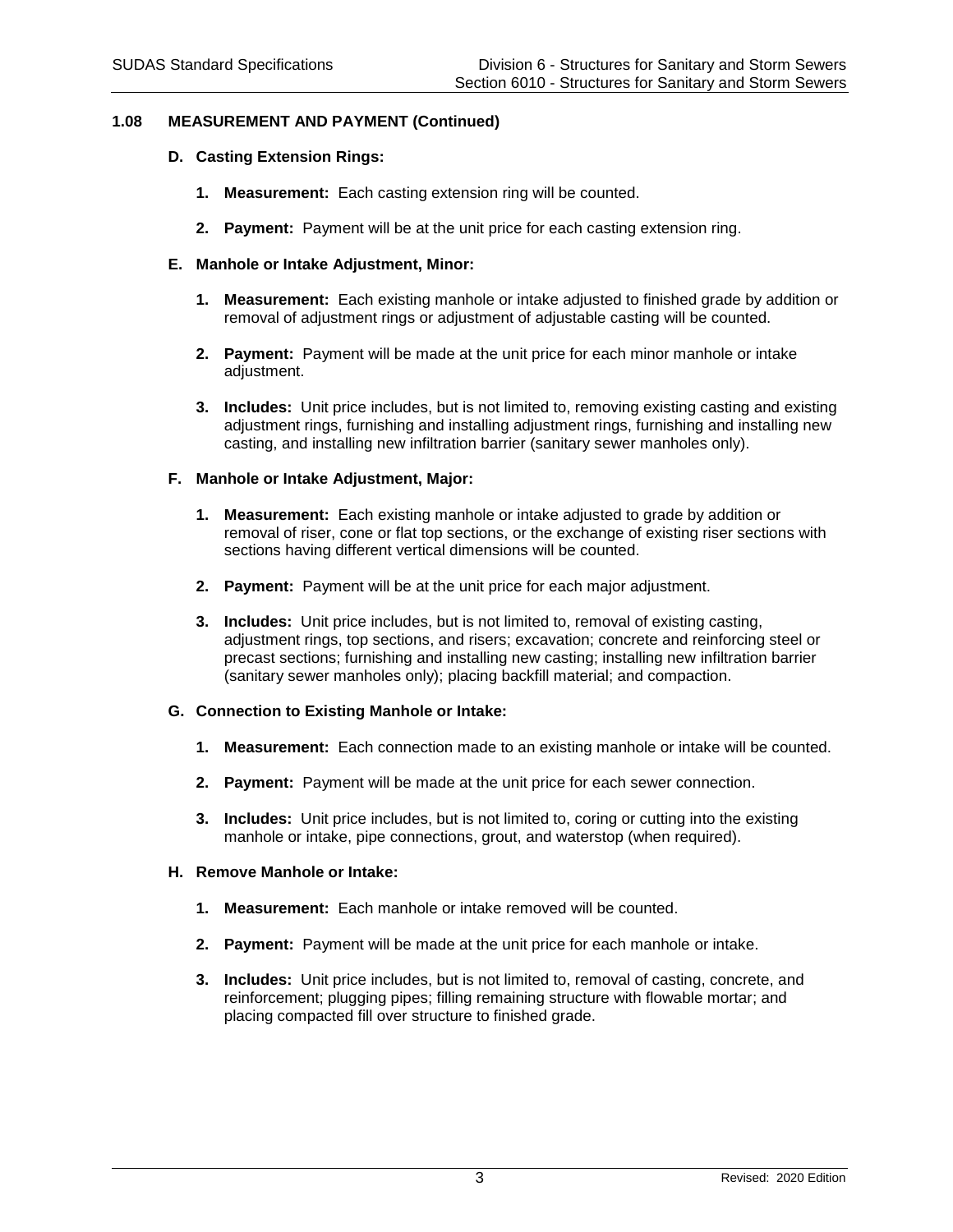# **PART 2 - PRODUCTS**

# **2.01 MANHOLE AND INTAKE TYPES**

|  | Table 6010.01: Manhole and Intake Types |
|--|-----------------------------------------|
|--|-----------------------------------------|

|                            | <b>Figure</b><br>No. | Type          | <b>Description</b>                                        |  |  |  |  |
|----------------------------|----------------------|---------------|-----------------------------------------------------------|--|--|--|--|
|                            | 6010.301             | <b>SW-301</b> | <b>Circular Sanitary Sewer Manhole</b>                    |  |  |  |  |
| Sanitary Sewer<br>Manholes | 6010.302             | <b>SW-302</b> | Rectangular Sanitary Sewer Manhole                        |  |  |  |  |
|                            | 6010.303             | <b>SW-303</b> | Sanitary Sewer Manhole Over Existing Sewer                |  |  |  |  |
|                            | 6010.304             | <b>SW-304</b> | Rectangular Base/Circular Top Sanitary Sewer Manhole      |  |  |  |  |
|                            | 6010.305             | <b>SW-305</b> | <b>Tee-section Sanitary Sewer Manhole</b>                 |  |  |  |  |
|                            | 6010.401             | <b>SW-401</b> | <b>Circular Storm Sewer Manhole</b>                       |  |  |  |  |
| Storm Sewer<br>Manholes    | 6010.402             | <b>SW-402</b> | Rectangular Storm Sewer Manhole                           |  |  |  |  |
|                            | 6010.403             | <b>SW-403</b> | Deep Well Rectangular Storm Sewer Manhole                 |  |  |  |  |
|                            | 6010.404             | <b>SW-404</b> | Rectangular Base/Circular Top Storm Sewer Manhole         |  |  |  |  |
|                            | 6010.405             | <b>SW-405</b> | <b>Tee-section Storm Sewer Manhole</b>                    |  |  |  |  |
|                            | 6010.406             | <b>SW-406</b> | <b>Shallow Rectangular Storm Sewer Manhole</b>            |  |  |  |  |
|                            | 6010.501             | <b>SW-501</b> | Single Grate Intake                                       |  |  |  |  |
|                            | 6010.502             | <b>SW-502</b> | Circular Single Grate Intake                              |  |  |  |  |
|                            | 6010.503             | <b>SW-503</b> | Single Grate Intake with Manhole                          |  |  |  |  |
|                            | 6010.504             | <b>SW-504</b> | Single Grate Intake with Flush-top Manhole                |  |  |  |  |
|                            | 6010.505             | <b>SW-505</b> | Double Grate Intake                                       |  |  |  |  |
|                            | 6010.506             | <b>SW-506</b> | Double Grate Intake with Manhole                          |  |  |  |  |
|                            | 6010.507             | <b>SW-507</b> | Single Open-throat Intake, Small Box                      |  |  |  |  |
|                            | 6010.508             | <b>SW-508</b> | Single Open-throat Intake, Large Box                      |  |  |  |  |
| Intakes                    | 6010.509             | <b>SW-509</b> | Double Open-throat Intake, Small Box                      |  |  |  |  |
|                            | 6010.510             | <b>SW-510</b> | Double Open-throat Intake, Large Box                      |  |  |  |  |
|                            | 6010.511             | <b>SW-511</b> | Rectangular Area Intake                                   |  |  |  |  |
|                            | 6010.512             | <b>SW-512</b> | Circular Area Intake                                      |  |  |  |  |
|                            | 6010.513             | <b>SW-513</b> | Open-sided Area Intake                                    |  |  |  |  |
|                            | 6010.515             | <b>SW-515</b> | Triple Rectangular Area Intake                            |  |  |  |  |
|                            | 6010.541             | <b>SW-541</b> | Open-Throat Curb Intake Under Pavement                    |  |  |  |  |
|                            | 6010.542             | <b>SW-542</b> | Extension Unit for Open-Throat Curb Intake Under Pavement |  |  |  |  |
|                            | 6010.545             | <b>SW-545</b> | Single Open-Throat Curb Intake with Extended Opening      |  |  |  |  |

# **2.02 PRECAST**

Comply with ASTM C 478.

#### **2.03 CAST-IN-PLACE**

**A. Concrete:** Use Class C concrete.Comply with the following Iowa DOT Specifications and Materials I.M.s.

### **1. Iowa DOT Specifications Sections:**

- a. [2403](https://www.iowadot.gov/erl/current/GS/content/2403.htm) Structural Concrete
- b.  $\overline{4101}$  $\overline{4101}$  $\overline{4101}$  Portland Cement
- c. [4102](https://www.iowadot.gov/erl/current/GS/content/4102.htm) Water for Concrete and Mortar
- d. [4103](https://www.iowadot.gov/erl/current/GS/content/4103.htm) Liquid Admixtures for Portland Cement Concrete
- e. [4104](https://www.iowadot.gov/erl/current/GS/content/4104.htm) Burlap for Curing Concrete
- f. [4106](https://www.iowadot.gov/erl/current/GS/content/4106.htm) Plastic Film and Insulating Covers for Curing Concrete
- g. [4108](https://www.iowadot.gov/erl/current/GS/content/4108.htm) Supplementary Cementitious Materials
- h. [4109](https://www.iowadot.gov/erl/current/GS/content/4109.htm) Aggregate Gradations
- i.  $\frac{4110}{ }$  $\frac{4110}{ }$  $\frac{4110}{ }$  Fine Aggregate for Portland Cement Concrete
- j. [4115](https://www.iowadot.gov/erl/current/GS/content/4115.htm) Coarse Aggregate for Portland Cement Concrete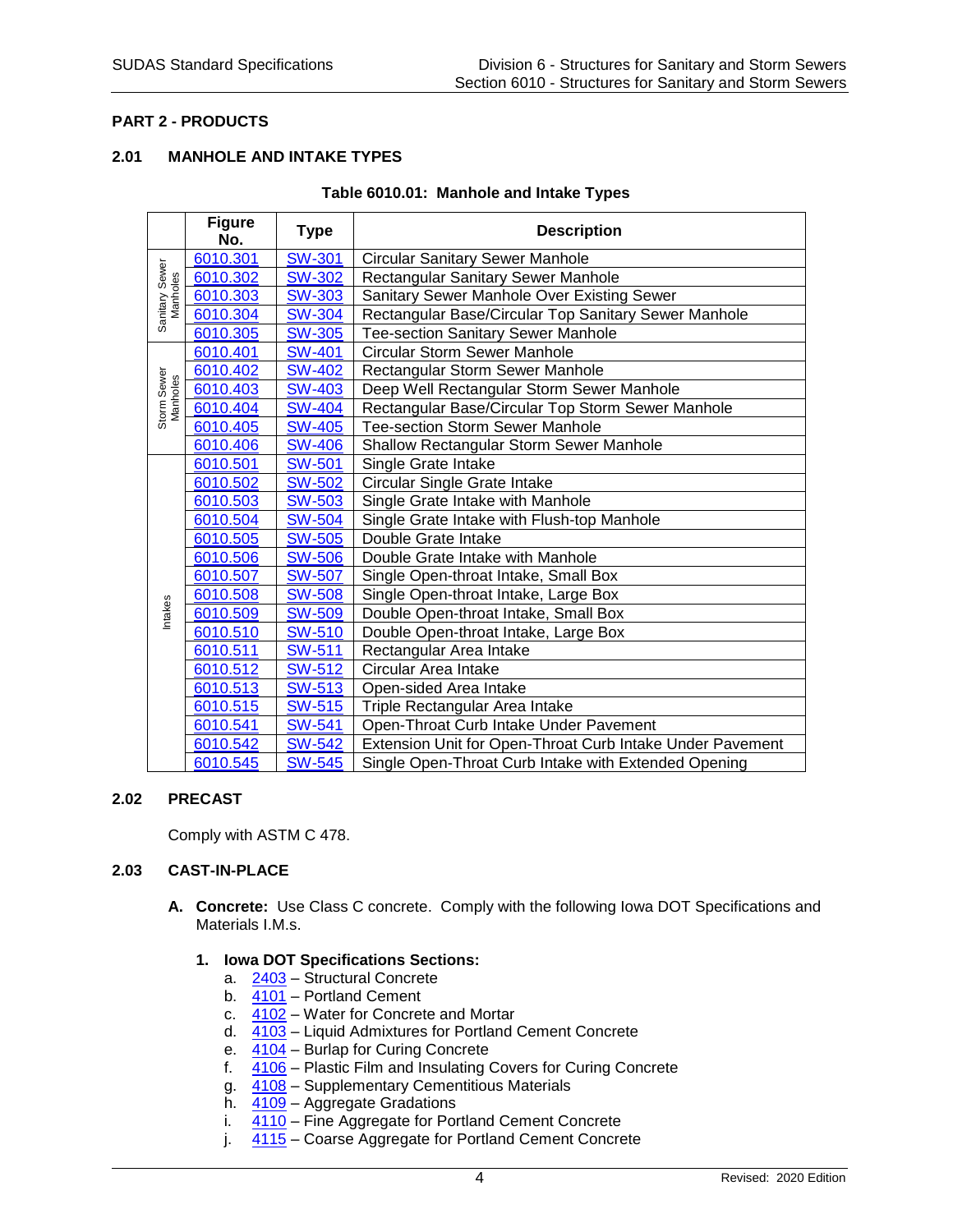# **2.03 CAST-IN-PLACE (Continued)**

### **2. Iowa DOT Materials I.M.s:**

- a. [316](https://www.iowadot.gov/erl/current/IM/content/316.htm) Flexural Strength of Concrete
- b. [318](https://www.iowadot.gov/erl/current/IM/content/318.htm) Air Content of Freshly Mixed Concrete by Pressure
- c. [403](https://www.iowadot.gov/erl/current/IM/content/403.htm) Chemical Admixtures for Concrete
- d. [528](https://www.iowadot.gov/erl/current/IM/content/528.htm) Structural Concrete Plant Inspection
- e. [529](https://www.iowadot.gov/erl/current/IM/content/529.htm) Portland Cement Concrete Proportions
- f.  $534$  Mobile Mixture Inspection
- **B.** Reinforcement: Comply with **lowa DOT Section 4151** for epoxy coated reinforcement.

#### **2.04 NON-SHRINK GROUT**

Comply with [Iowa DOT Materials I.M. 491.13.](https://www.iowadot.gov/erl/current/IM/content/491.13.htm)

# **2.05 PRECAST RISER JOINTS**

#### **A. Joint Ends:**

- 1. Use tongue and groove ends.
- 2. If cast-in-place base is used, provide bottom riser with square bottom edge.

# **B. Joint Sealant:**

- **1. Sanitary Sewers:**
	- **a. Rubber O-ring or Profile Gasket:** Flexible joint, complying with ASTM C 443.
	- **b. Bituminous Jointing Material:** Use a cold-applied mastic sewer joint sealing compound recommended by the manufacturer for the intended use and approved by the Engineer. Comply with ASTM C 990.
	- **c. Butyl Sealant Wrap:** Comply with ASTM C 877.
- **2. Storm Sewers:** All joint sealants used on sanitary sewers may also be used for storm sewers. The following may also be used.
	- **a. Rubber Rope Gasket Jointing Material:** Comply with ASTM C 990.
	- **b. Engineering Fabric Wrap:** If specified in the contract documents, supply engineering fabric wrap complying with [Iowa DOT Article 4196.01, B.](https://www.iowadot.gov/erl/current/GS/content/4196.htm#Section419601B)

#### **2.06 MANHOLE OR INTAKE TOP**

- A. Capable of supporting HS-20 loading.
- B. Use eccentric cone on sanitary sewer manholes unless otherwise specified or allowed.

#### **2.07 BASE**

#### **A. Sanitary Sewer Manhole:**

- **1. Circular Manhole:** Integral base and lower riser section according to ASTM C 478.
- **2. All Other Manholes:** Use precast or cast-in-place concrete base.
- **B. Storm Sewer Manhole:** Use precast or cast-in-place concrete base.
- **C. Intake:** Use precast or cast-in-place concrete base.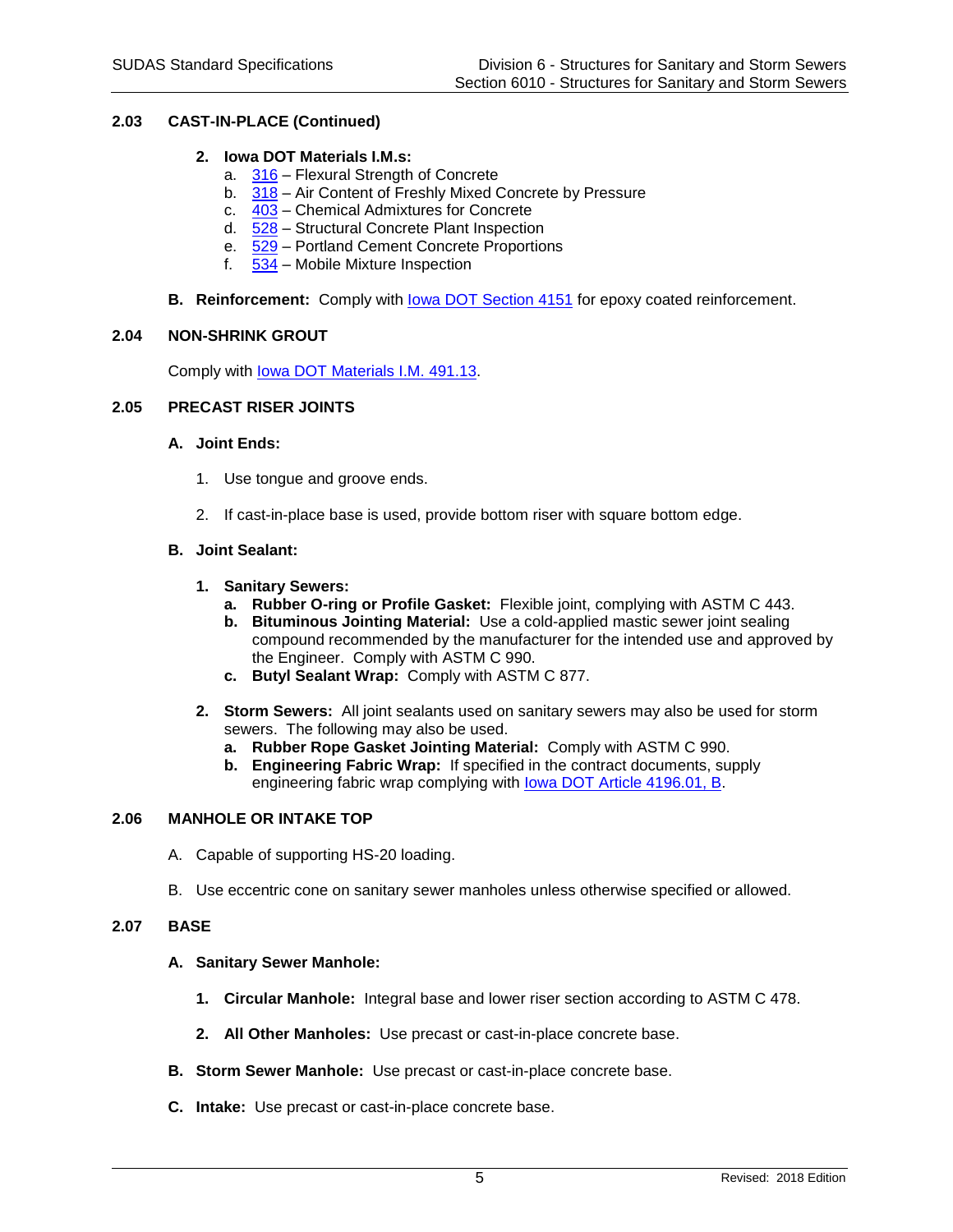#### **2.08 PIPE CONNECTIONS**

- **A. Flexible, Watertight Gasket:** Comply with ASTM C 923.
- **B. Non-Shrink Grout:** Comply with Section 6010, 2.04.
- **C. Waterstop:** Provide elastomeric gasket that surrounds pipe and attaches with stainless steel bands and is designed to stop the movement of water along the interface between a pipe and a surrounding concrete collar.
- **D. Concrete Collar:** Comply with Section 6010, 2.02 and 2.03.

# **2.09 MANHOLE OR INTAKE ADJUSTMENT RINGS (Grade Rings)**

- A. Use one of the following materials for grade adjustments of manhole or intake frame and cover assemblies:
	- 1. Reinforced Concrete Adjustment Rings: Comply with ASTM C 478. Provide rings free from cracks, voids, and other defects.
	- 2. High Density Polyethylene Adjustment Rings: Comply with ASTM D 1248 for recycled plastic.
		- a. Test and certify material properties by the methods in the following table.

| <b>Property</b>         | <b>Test Method</b> | <b>Acceptable Value</b>           |
|-------------------------|--------------------|-----------------------------------|
| Melt Flow Index         | <b>ASTM D 1238</b> | 0.30 to 30 $q/10$ min.            |
| Density                 | ASTM D 792         | 0.94 to 0.98 $q/cm3$              |
| <b>Tensile Strength</b> | ASTM D 638         | 2,000 to 5,000 lb/in <sup>2</sup> |

**Table 6010.02: Test Methods**

- b. Do not use polyethylene grade adjustment rings when they are exposed to heat shrink infiltration barriers.
- c. When used in a single configuration, provide tapered adjustment ring with thickness that varies from 1/2 inch to 3 inches.
- d. Install adjustment rings on clean, flat surfaces according to the manufacturer's recommendations. Comply with ASTM D 36 with minimum 350°F softening point for butyl rubber sealant.
- 3. Expanded Polypropylene Adjustment Rings: Comply with ASTM D 4819 for expanded polypropylene when tested according to ASTM D 3575.
	- a. Use adhesive meeting ASTM C 920, Type S, Grade N5, Class 25.
	- b. Provide finish rings with grooves on the lower surface and flat upper surface.
	- c. Do not use when heat shrinkable infiltration barrier is used.
- B. Ensure the inside diameter of the adjustment ring is not less than the inside diameter of the manhole frame or not less than the inside dimension of the intake grate opening.

#### **2.10 CASTINGS (Ring, Cover, Grate, and Extensions)**

- **A. Gray Cast Iron:** AASHTO M 306.
- **B. Ductile Iron:** ASTM A 536, Grade 80-55-06 or 70-50-05.
- **C. Composite:** AASHTO M 306.
	- **1. Hardware:** Attach lid to frame with 316 stainless steel hardware.
	- **2. Slip Resistance:** Greater than 0.6 when tested according to ASTM C 1028.
	- **3. Ultraviolet Resistance:** Meet ASTM G 154 Cycle 1 for a minimum of 1,000 hours.
	- **4. Detection:** Must be detectable using standard detection equipment.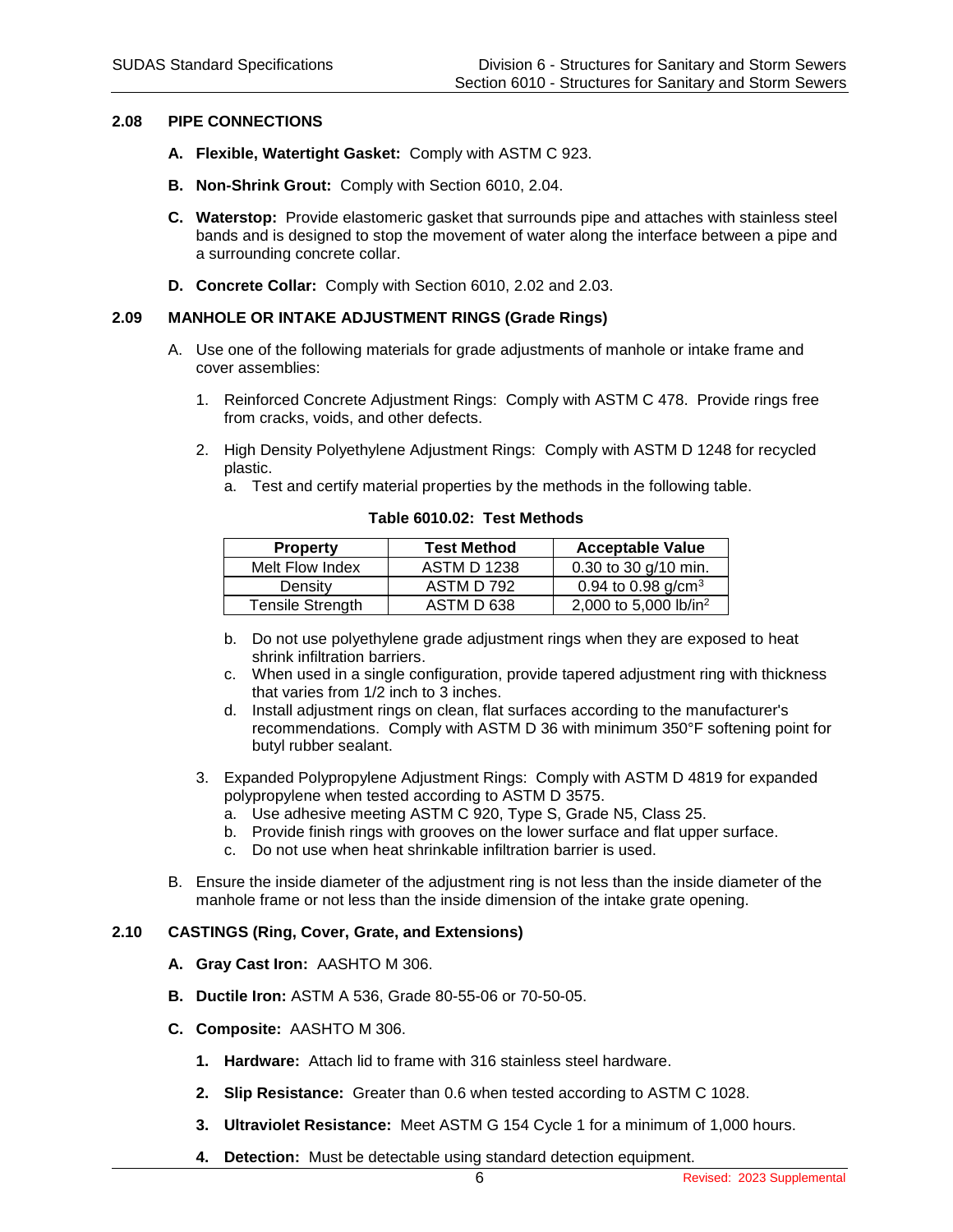# **2.10 CASTINGS (Ring, Cover, Grate, and Extensions) (Continued)**

- **D. Load Capacity:** Standard duty unless otherwise shown on the casting figures.
	- **1. Standard Duty:** Casting certified for 40,000 pound proof-load according to AASHTO M 306.
	- **2. Light Duty:** Casting certified according to requirements of AASHTO M 306 for a 16,000 pound proof-load (HS-20). 40,000 pound proof-load is not required.

#### **E. Casting Types:**

**1. Manholes:** The following table lists the manhole casting types.

|                | <b>Figure</b><br>No. | Casting<br>Type        | Number of<br><b>Pieces</b> | Ring/<br>Cover | <b>Bolted</b><br><b>Frame</b> | <b>Bolted Cover</b><br>(Floodable) | <b>Gasket</b>    |
|----------------|----------------------|------------------------|----------------------------|----------------|-------------------------------|------------------------------------|------------------|
|                | 6010.601             | SW-601, A              | 2                          | Fixed          | Yes                           | No                                 | Yes <sup>1</sup> |
| Sewer          | 6010.601             | <b>SW-601, B</b>       | 3                          | Adjustable     | N <sub>o</sub>                | No                                 | Yes <sup>1</sup> |
| Sanitary       | 6010.601             | SW-601, C              | 2                          | Fixed          | Yes                           | Yes                                | Yes <sup>1</sup> |
|                | 6010.601             | <b>SW-601, D</b>       | 3                          | Adjustable     | No.                           | Yes                                | Yes <sup>1</sup> |
|                | 6010.602             | SW-602, E <sup>2</sup> | 2                          | Fixed          | Yes                           | No                                 | No               |
| Storm<br>Sewer | 6010.602             | SW-602, F <sup>2</sup> | 3                          | Adjustable     | No                            | No                                 | No.              |
|                | 6010.602             | SW-602, G <sup>2</sup> | $\overline{2}$             | Fixed          | No.                           | No                                 | No               |

| Table 6010.03: Manhole Casting Types |  |  |
|--------------------------------------|--|--|
|--------------------------------------|--|--|

<sup>1</sup> Machine bearing surfaces required.

<sup>2</sup> Storm sewer casting may include environmental symbols and/or messages such as "DUMP NO WASTE, DRAINS TO RIVER."

#### **2. Intakes:**

- a. Comply with [Figures 6010.602,](https://intrans.iastate.edu/app/uploads/sites/15/2020/02/6010_602.pdf) [6010.603,](https://intrans.iastate.edu/app/uploads/sites/15/2020/02/6010_603.pdf) [6010.604,](https://intrans.iastate.edu/app/uploads/sites/15/2020/02/6010_604.pdf) and the contract documents.
- b. Castings may include environmental symbols and/or messages such as "DUMP NO WASTE, DRAINS TO RIVER."

#### **3. Manhole Casting Extension Ring:**

- a. Match the dimensions of the existing ring and cover with an allowable diameter tolerance of -1/4 inch for the frame ridge and +1/4 inch for the cover recess.
- b. Provide extension ring with height as required to raise the top of the casting to make it level or no more than 1/4 inch below the finished pavement surface. Maximum ring height is 3 inches.

# **2.11 ADDITIONAL MATERIALS FOR SANITARY SEWER MANHOLES**

#### **A. Infiltration Barrier:**

- **1. External Chimney Seal:**
	- **a. Rubber Sleeve and Extension:**
		- 1) Corrugated; minimum thickness of 3/16 inches, according to ASTM C 923.
		- 2) Minimum allowable vertical expansion of at least 2 inches.

# **b. Compression Bands:**

- 1) One-piece band assembly to compress sleeve or extension against manhole and casting surfaces.
- 2) 16 gauge ASTM C 923, Type 304 stainless steel, minimum 1 inch width, minimum adjustment range of 4 inches more than the manhole outside diameter.
- 3) For standard two-piece castings, shape top band to lock sleeve to manhole frame's base flange. For three-piece adjustable castings, shape top band to lock sleeve to upper piece of adjustable frame.
- 4) Stainless steel fasteners complying with ASTM F 593 and 594, Type 304.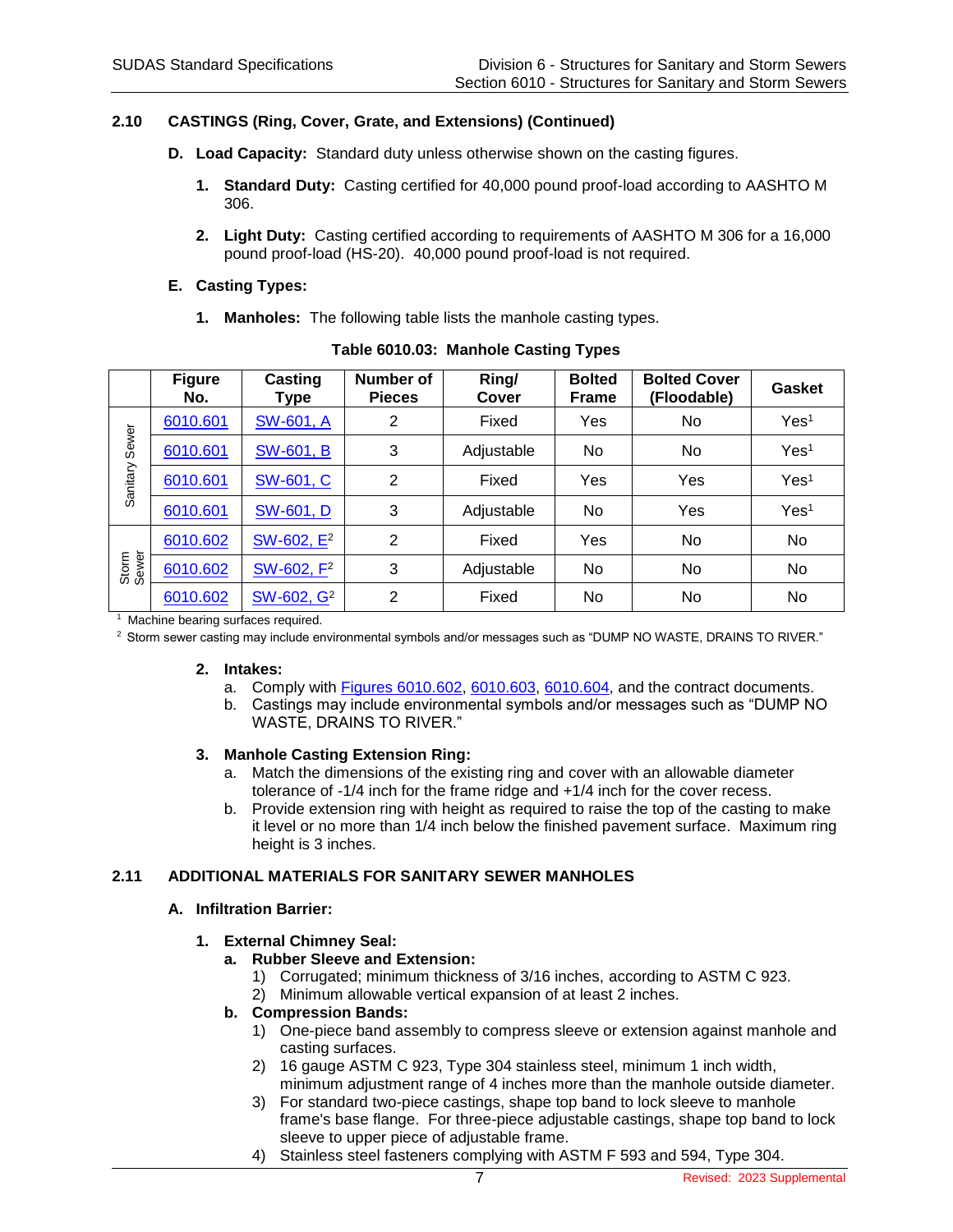## **2.11 ADDITIONAL MATERIALS FOR SANITARY SEWER MANHOLES (Continued)**

# **2. Internal Chimney Seal:**

# **a. Rubber Sleeve and Extension:**

- 1) Double pleated, minimum thickness 1/8 inch thick, according to ASTM C 923.
- 2) Minimum allowable vertical expansion of at least 2 inches.
- 3) Integrally formed expansion band recess top and bottom with multiple sealing fins.

# **b. Expansion Bands:**

- 1) One-piece band assembly to compress sleeve or extension against manhole and casting surfaces to make a watertight seal.
- 2) 16 gauge ASTM C 923, Type 304 stainless steel, minimum 1 inch width, minimum adjustment range of 2 inches more than the manhole inside diameter.
- 3) Positive stainless steel locking mechanism permanently securing the band in its expanded position after tightening.

#### **3. Molded Shield:**

#### **a. Barrier Shield:**

- 1) Medium density polyethylene, according to ASTM D 1248.
- 2) Certified for 40,000 pound proof-load according to AASHTO M 306.
- 3) Diameter to match cone section and internal dimension of casting.
- **b. Sealant:** Butyl material meeting ASTM C 990.
- **4. Heat Shrink Sleeve:** Heat-shrinkable wrap around sleeve designed for protection of buried and exposed sanitary sewer manholes. Do not use with polypropylene or polyethylene adjustment rings.
	- **a. Primer:** Compatible with concrete, ductile and cast iron, and sleeve material.
	- **b. Sleeve and Backing:**

| <b>Property</b>             | <b>Standard</b>    | Value             |
|-----------------------------|--------------------|-------------------|
| <b>Water Absorption</b>     | <b>ASTM D 570</b>  | 0.05% maximum     |
| Low Temperature Flexibility | <b>ASTM D 2671</b> | -40 $\degree$ F   |
| <b>Tensile Strength</b>     | ASTM D 638         | 2,900 psi minimum |
| Elongation                  | ASTM D 638         | 600% minimum      |
| Hardness                    | <b>ASTM D 2240</b> | Shore D: 46       |
| <b>Shrink Factor</b>        |                    | 40% minimum       |
| <b>Thickness</b>            |                    | 0.1 inch minimum  |

**c. Adhesive:** Softening point of 212° F maximum meeting ASTM E 28.

#### **B. Riser Section Coating:**

- **1. Exterior:** When exterior waterproof coating is specified, provide bituminous or coal tar coating.
- **2. Interior:** When interior manhole lining is specified, provide lining according to **Section** [4010, 2.01](https://intrans.iastate.edu/app/uploads/sites/15/2020/02/4010.pdf#page=5) (lined, reinforced concrete pipe).

# **2.12 CONCRETE FILLET**

**A. Cast-in-place Base:** Provide a cast-in-place concrete fillet with concrete complying with the requirements of Section 6010, 2.03.

# **B. Precast Base Section:**

- 1. For sanitary sewers, provide a precast concrete fillet, unless otherwise allowed by the Engineer. Comply with Section 6010, 3.01.
- 2. For storm sewers, provide a cast-in-place concrete fillet with concrete complying with the requirements of Section 6010, 2.03.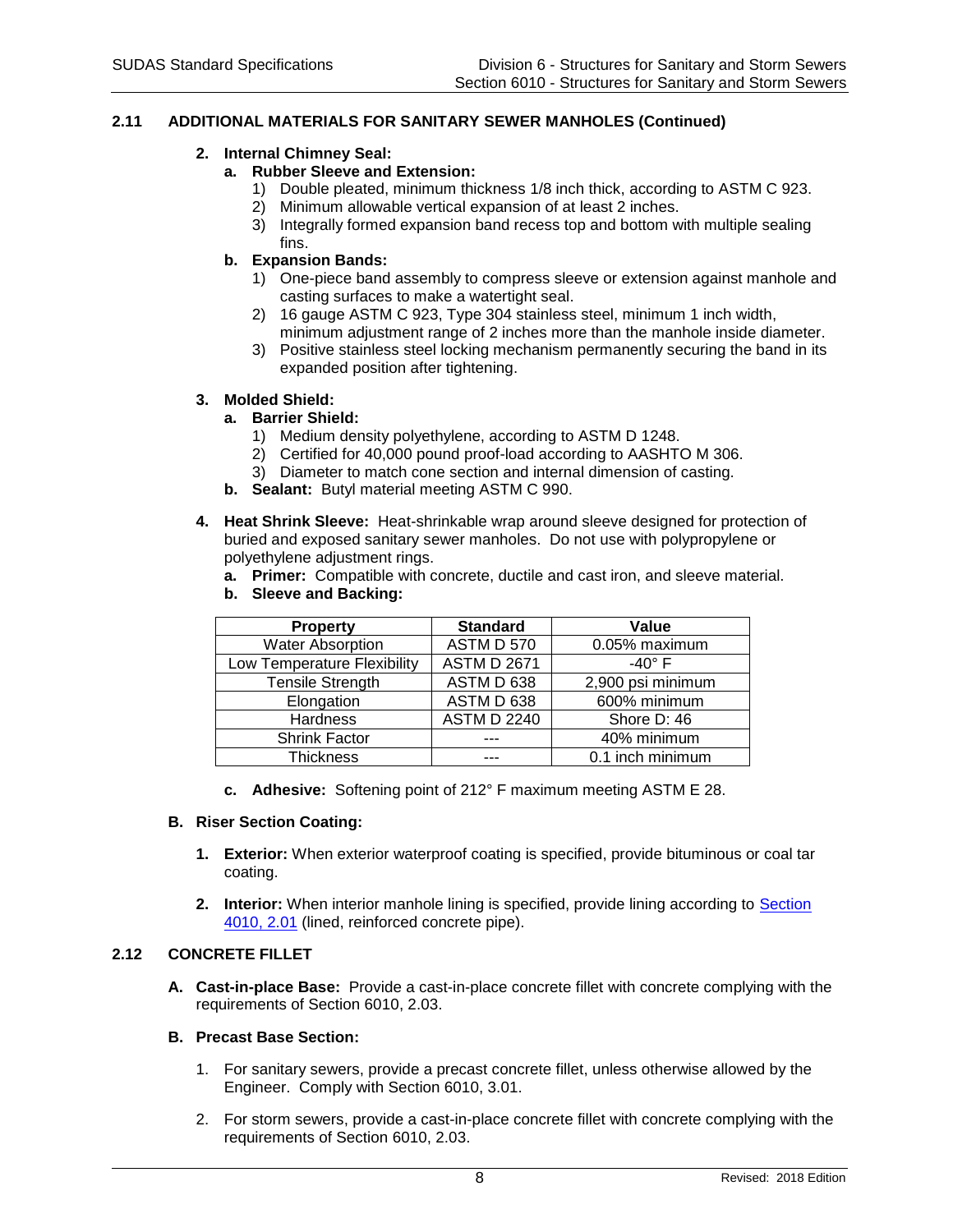# **2.13 STEPS**

# **A. Depths:**

- 1. For manholes and intakes less than 20 feet deep, do not install steps unless otherwise specified in the contract documents.
- 2. For manholes and intakes deeper than 20 feet, install steps to meet OSHA regulations.

# **B. Requirements:**

- 1. ASTM C 478.
- 2. Manufacture using polypropylene encased steel.
- 3. Uniformly space steps at 12 to 16 inches.
- 4. Align with vertical side of eccentric top section.
- 5. Place first step no more than 36 inches from top of casting.

# **2.14 PRECAST CONCRETE TEE**

- **A. Tee and Eccentric Reducers:** ASTM C 478.
- **B. Composite Tee:** Comply with [Figure 6010.305.](https://intrans.iastate.edu/app/uploads/sites/15/2020/02/6010_305.pdf) May be substituted for pipe diameters less than 48 inches.

# **2.15 CASTING ANCHOR BOLTS AND WASHERS**

- **A. Material:** Stainless steel or hot-dipped galvanized.
- **B. Diameter:** Provide bolts and washers 1/8 inch smaller than hole or slot in the casting frame, but no less than 1/2 inch diameter.
- **C. Bolt Length:** As required to pass through adjustment rings and into manhole or intake structure to embedment depth recommended by anchor manufacturer.

#### **2.16 DROP CONNECTION**

#### **A. Interna**l**:**

- **1. Receiving Bowl:** Marine grade fiberglass meeting ASTM D 790, ASTM D 638, and ASTM D 2583 with non-magnetic stainless steel anchor bolts meeting the manufacturer's recommendation.
- **2. Flexible Coupler:** Provide flexible couple matching the size of the receiving bowl and the drop pipe.
- **3. Drop Pipe and Bottom Elbow:** Provide drop pipe an equivalent diameter of the influent pipe. Limit pipe size to maintain space available for maintenance activities. Provide solid wall SDR 35 PVC pipe and elbow complying with [Section 4020, 2.01, A](https://intrans.iastate.edu/app/uploads/sites/15/2020/02/4020.pdf#page=4) or Schedule 40 PVC pipe and elbow complying with ASTM D 1785.
- **4. Pipe Brackets:** ASTM A 240, Type 304 or Type 316 stainless steel with stainless steel nuts and bolts.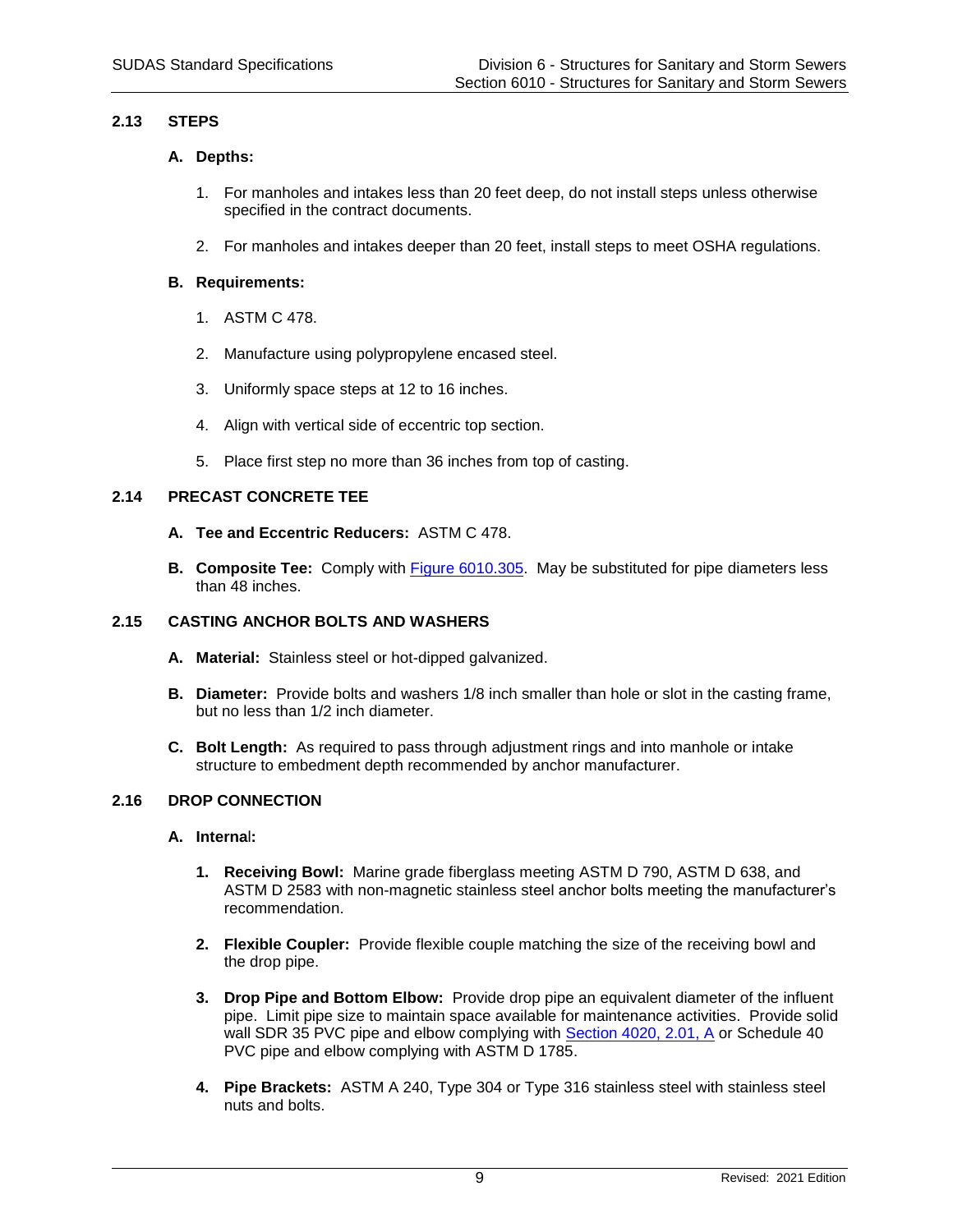# **2.16 DROP CONNECTION (Continued)**

# **B. Externa**l**:**

- **1. Pipe and Fittings:** Comply with **Section 5010, 2.01, B** for ductile iron pipe and Section [5010, 2.03](https://intrans.iastate.edu/app/uploads/sites/15/2020/02/5010.pdf#page=5) for fittings.
- **2. Concrete Encasement:** Comply with [Section 7010, 2.02.](https://intrans.iastate.edu/app/uploads/sites/15/2020/02/7010.pdf#page=6)
- **3. Embedment Material:** Comply with **Section 3010, 2.02, A or [2.06](https://intrans.iastate.edu/app/uploads/sites/15/2020/02/3010.pdf#page=7)** for backfill material from the top of the elbow to the bottom of the sewer main.

# **2.17 EXCAVATION AND BACKFILL MATERIAL**

Comply with [Section 3010](https://intrans.iastate.edu/app/uploads/sites/15/2020/02/3010.pdf) for bedding and backfill materials.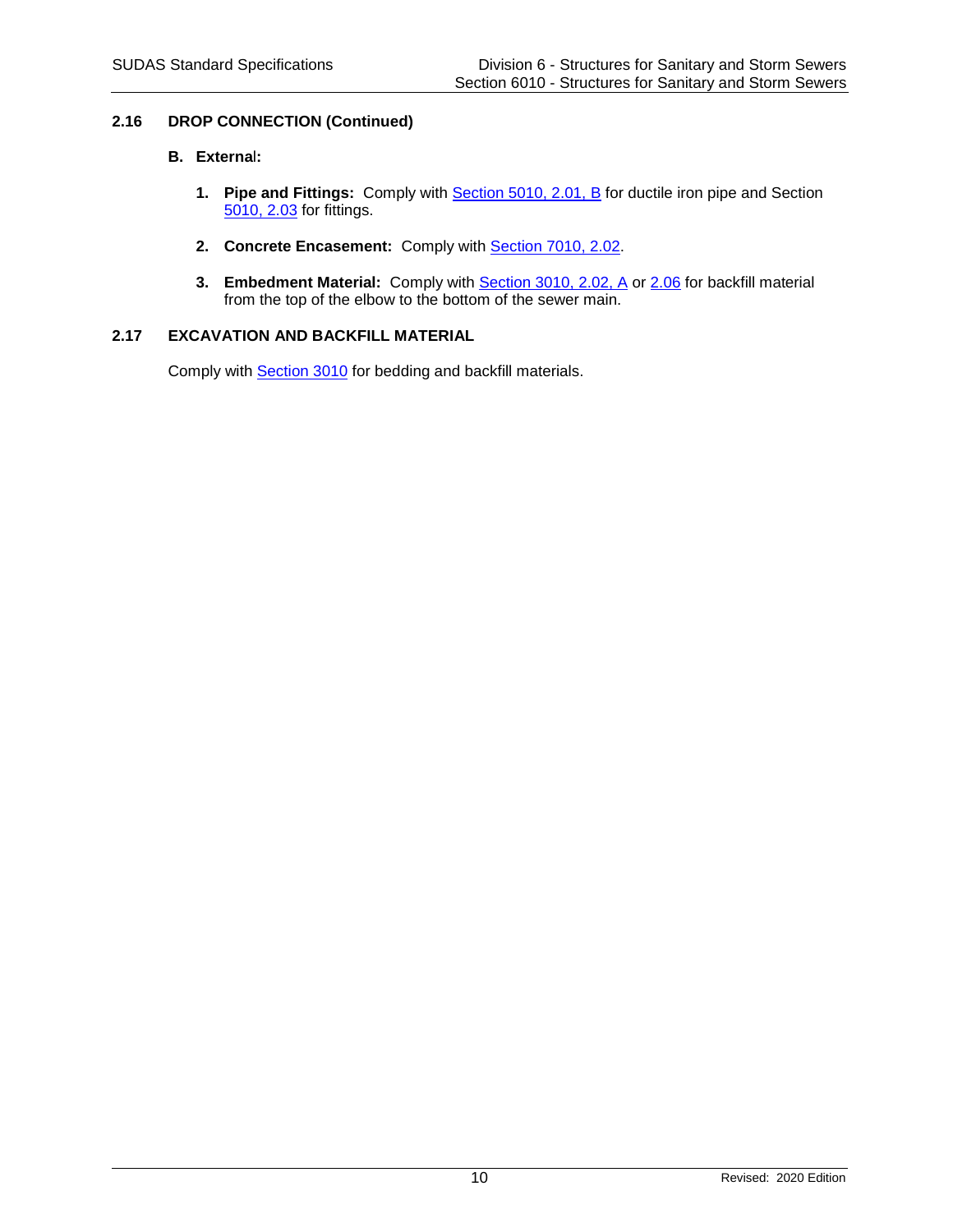# **PART 3 - EXECUTION**

# **3.01 GENERAL REQUIREMENTS FOR INSTALLATION OF MANHOLES AND INTAKES**

- **A. Excavation:** Excavate according to [Section 3010.](https://intrans.iastate.edu/app/uploads/sites/15/2020/02/3010.pdf)
- **B. Subgrade Preparation:**
	- **1. Cut Sections (Undisturbed Soil):** Prepare subgrade to accurate elevation required to place subbase.
	- **2. Fill Sections:** Compact to 95% of maximum Standard Proctor Density and hand grade to accurate elevation required to place subbase, or install stabilization material as directed by the Engineer.
	- **3. Unstable Soil:** Install stabilization material as directed by the Engineer.
- **C. Subbase:** Install 8 inch thick pad of Class I bedding material a minimum of 12 inches outside footprint of the structure.
- **D. Installation of Manhole or Intake Structure:** When necessary, adjust wall height and depth of base to provide a minimum of 48 inches between form grade elevation and top of base. Form walls and construction joints for cast-in-place intakes or install precast intake boxes to ensure intake lids are set to match the longitudinal slope of the adjacent street unless otherwise specified in the contract documents.
	- **1. Cast-in-place:** Comply with Section 6010, 3.02.
	- **2. Precast:** Comply with Section 6010, 3.03.
- **E. Pipes:** Install and bed pipes and connect to manhole or intake. Install pipe flush with inside wall of structure. Place bedding and pipe embedment material according to [Section 3010.](https://intrans.iastate.edu/app/uploads/sites/15/2020/02/3010.pdf)
	- **1. Cast-in-place Structures:**
		- **a. Storm:** Form structure walls around pipe.
		- **b. Sanitary:** Form or core circular opening and install flexible, watertight gasket according to Section 6010, 2.08. Keep void between pipe and manhole section free of debris and concrete.
	- **2. Precast Storm Sewer Manholes or Intakes:** If annular space between pipe and structure is less than 2 inches, fill with non-shrink grout. If annular space is 2 inches or greater, construct a concrete collar around the pipe according to Section 6010, 3.05.
	- **3. Precast Sanitary Sewer Manholes:** Connect to structure with flexible, watertight gasket according to Section 6010, 2.08. Keep void between pipe and manhole section free of debris and concrete.
	- **4. Sanitary Sewer Manholes on Existing Pipe:** Install waterstop according to Section 6010, 2.08.

#### **F. Joint Sealant:**

- **1. Sanitary Sewer Manholes:**
	- a. Install rubber O-ring or profile gasket (precast structures).
	- b. Apply bituminous jointing material or butyl sealant wrap to exterior of all sanitary sewer manhole joints.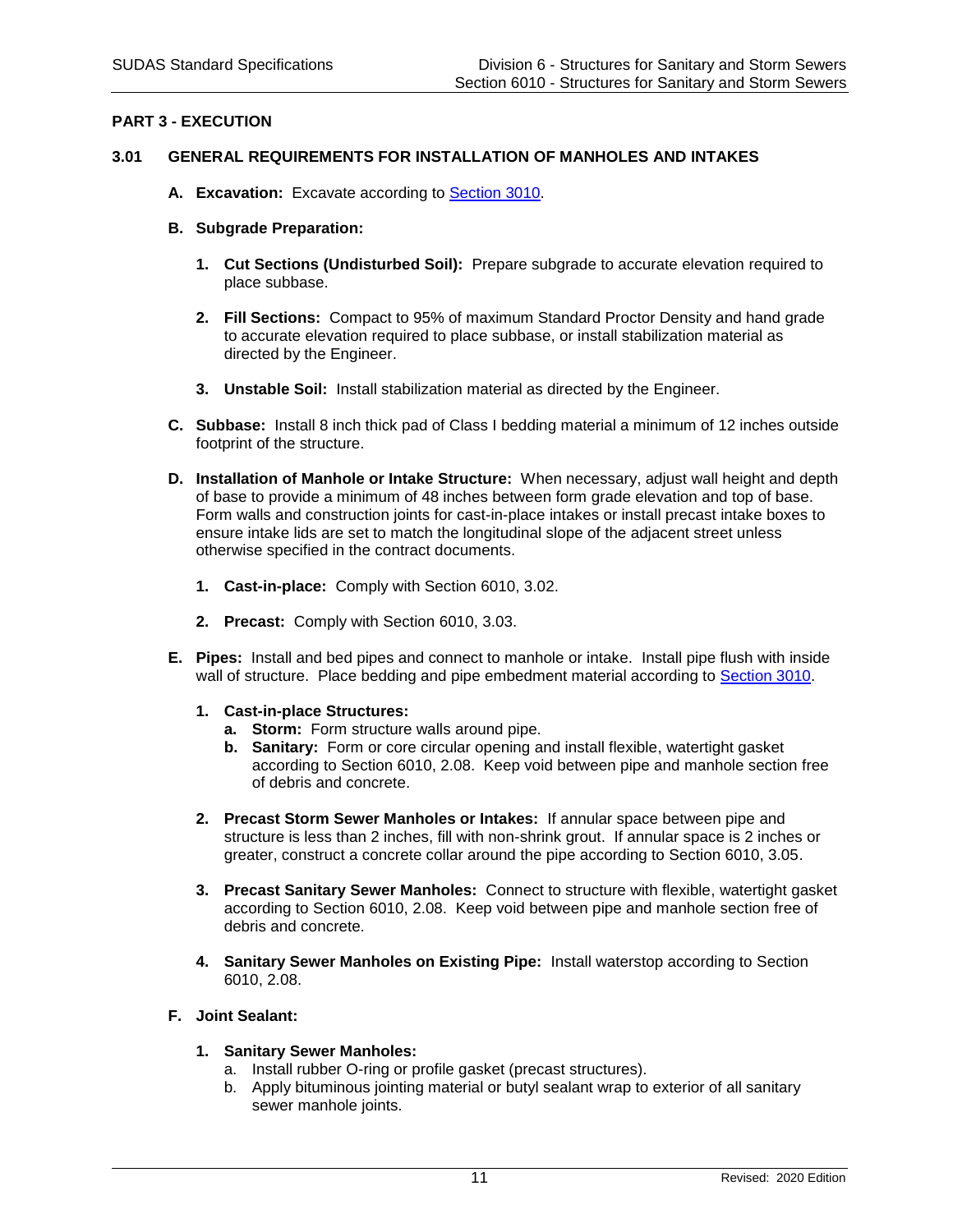#### **3.01 GENERAL REQUIREMENTS FOR INSTALLATION OF MANHOLES AND INTAKES (Continued)**

### **2. Storm Sewer Manhole and Intakes:**

- a. Apply bituminous jointing material or install rubber rope gasket.
- b. If indicated in the contract documents, apply engineering fabric wrap to joints.

# **G. Fillet:**

- 1. Construct manhole or intake fillet up to one-half of pipe diameter to produce a smooth half-pipe shape between pipe inverts.
- 2. Slope fillet top toward pipe 1/2 inch per foot perpendicular to flow line.
- 3. For sanitary sewer, keep void between pipe and structure wall free of debris and concrete.
- 4. For precast fillets, remove any projections and repair any voids to provide a hydraulically smooth channel between ends of pipes.
- **H. Top Sections:** Install manhole eccentric cone or flat top section or install intake top.

#### **I. Adjustment Ring(s):**

- 1. Bed each concrete ring with bituminous jointing material in trowelable or rope form.
- 2. Bed each polyethylene or expanded polypropylene ring with manufacturer's approved product and according to manufacturer's recommended installation procedure.
- 3. Construct manholes and intakes with the following adjustment ring stack heights:
	- a. Minimum: 4 inches for new manholes and intakes. No minimum for rehabilitation projects.
	- b. Maximum: 12 inches for new manholes and intakes; 16 inches for existing manholes and intakes.
- 4. For greater adjustment, modify lower riser section(s).

#### **J. Casting:**

- 1. Install the type of casting specified in the contract documents and adjust to proper grade.
- 2. Where a manhole or intake is to be in a paved area, adjust the casting to match the slope of the finished surface.
- 3. Three-piece Castings:
	- a. Attach the frame to the structure with four anchor bolts.
	- b. Set initial position of movable portion of the casting in the center of the adjustment range.
	- c. Remove height-adjustment bolts or mechanism after the paving is completed.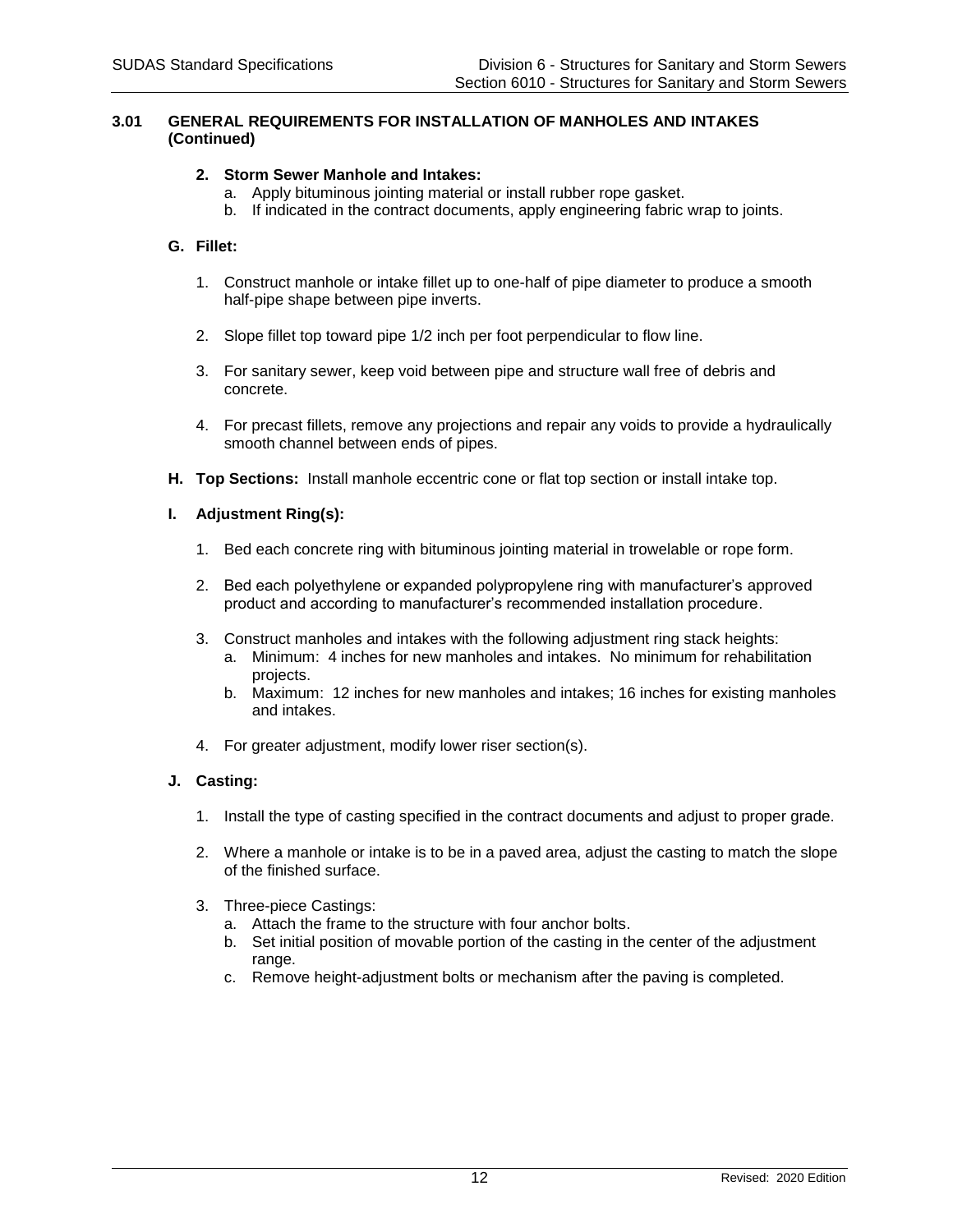#### **3.01 GENERAL REQUIREMENTS FOR INSTALLATION OF MANHOLES AND INTAKES (Continued)**

**K. Infiltration Barrier:** Install on sanitary sewer manholes.

# **1. Internal or External Chimney Seal:**

- a. Do not use external chimney seal if seal will be permanently exposed to sunlight.
- b. Extend seal 3 inches below the lowest adjustment ring.
- c. Extend seal to 2 inches above the flange of the casting for a standard two-piece casting, or 2 inches above the top of the base section of the casting for an adjustable three-piece casting.
- d. Use multiple seals, if necessary.
- e. Install compression bands (external chimney seal) or expansion bands (internal chimney seal) to lock the rubber sleeve or extension into place and to provide a positive watertight seal. Once tightened, lock the bands into place. Use only manufacturer recommended installation tools and sealants.

# **2. Molded Shield:**

- a. Clean surface of structure cone section.
- b. Apply sealant to the top surface of the cone section. Use sufficient sealant to accommodate flaws in the surface of the cone section.
- c. Cut molded shield to height by adding the dimensions of the adjustment rings and casting height. Be sure not to interfere with seating of the lid into the casting frame.
- d. Seat the molded shield against the sealant on the cone section.
- e. Add adjustment rings and casting to meet final grade.

# **3. Heat Shrink Sleeve:**

- a. Ensure all surfaces are clean, dry, and free of foreign objects and sharp edges.
- b. Warm the surface to drive off any moisture.
- c. Cut sleeve to required length per manufacturer's requirements.
- d. Apply primer to manhole and casting surface.
- e. Place sleeve according to manufacturer's requirements.
- f. Apply heat to the sleeve, smooth out wrinkles, and remove trapped air.
- g. Cut the sleeve at the casting gussets. Reheat to place the sleeve onto the casting.
- h. Trim off any excess material.

#### **L. Backfill and Compaction:**

- 1. Place suitable backfill material after concrete in structure has reached at least 3,000 psi compressive strength or 550 psi flexural strength. If concrete strength is not determined, place backfill at least 14 calendar days after initial concrete placement.
- 2. Place backfill material simultaneously on all sides of walls and structures so the fill is kept at approximately the same elevation at all times.
- 3. Compact the 3 feet closest to all walls using pneumatic or hand tampers only. Ensure proper and uniform compaction of backfill around structure.

# **3.02 ADDITIONAL REQUIREMENTS FOR CAST-IN-PLACE CONCRETE STRUCTURES**

#### **A. Forms:**

- 1. Comply with lowa DOT Article 2403.03, B.
- 2. Form all cast-in-place manholes and intakes on both the inside and the outside face above the base. Do not form against excavated earthen surface.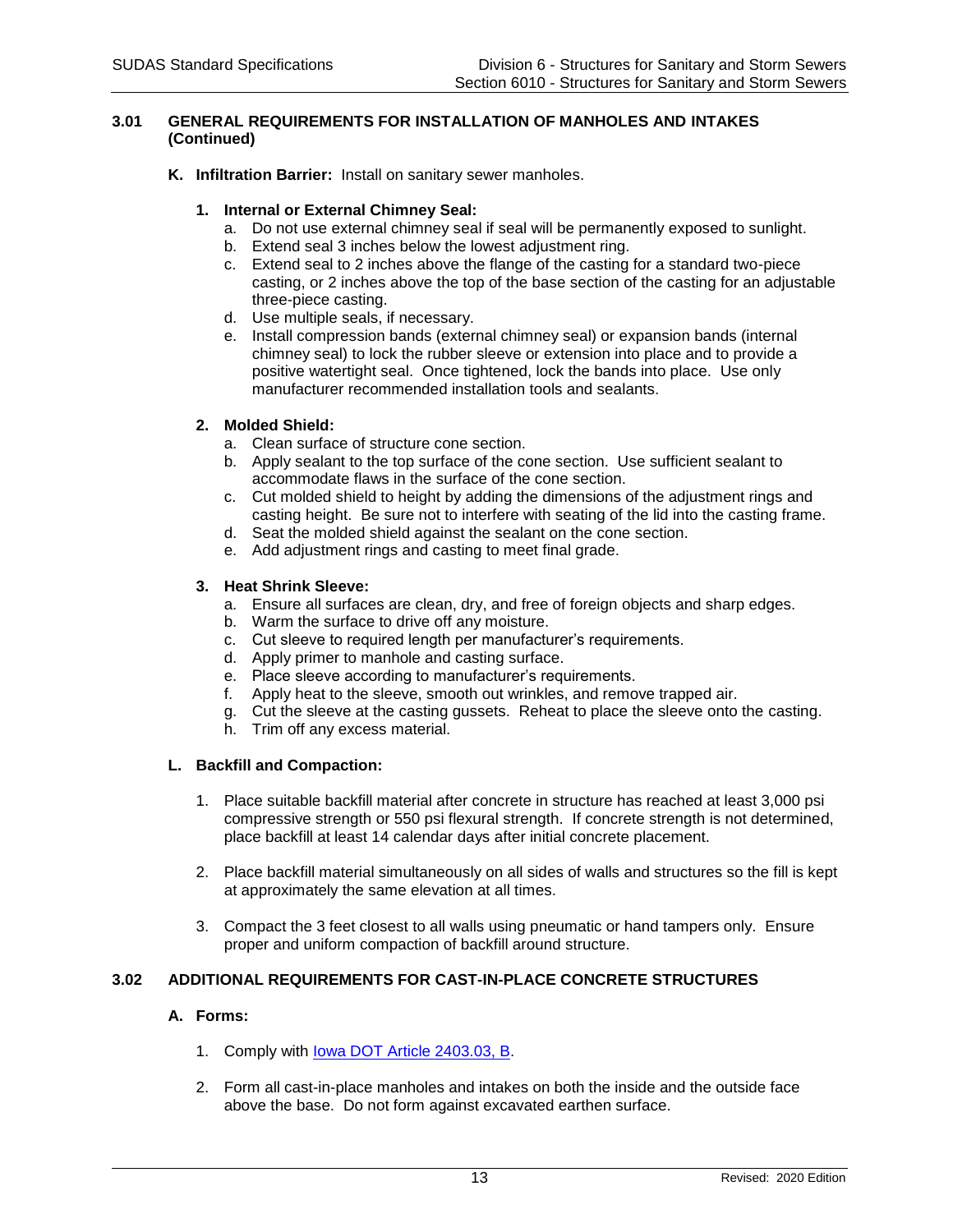#### **3.02 ADDITIONAL REQUIREMENTS FOR CAST-IN-PLACE CONCRETE STRUCTURES (Continued)**

#### **B. Reinforcing Steel:**

- 1. Comply with [Iowa DOT Section 2404.](https://www.iowadot.gov/erl/current/GS/content/2404.htm)
- 2. Lap bars a minimum of 36 diameters, unless otherwise specified in the contract documents.
- 3. Provide a minimum of 3 inches of clearance for structure bases and 2 inches of clearance for walls and tops.

#### **C. Concrete Mixing:**

- 1. Comply with [Iowa DOT Article 2403.02, D.](https://www.iowadot.gov/erl/current/GS/content/2403.htm#Section240302D)
- 2. When using ready-mixed concrete, comply with ASTM C 94.

# **D. Concrete Placing:**

- 1. Comply with Iowa DOT Article [2403.03, C.](https://www.iowadot.gov/erl/current/GS/content/2403.htm#Section240303C)
- 2. Do not place concrete when the air temperature is less than  $40^{\circ}$ F without the approval of the Engineer. When placement of concrete below 40°F is allowed, comply with lowa [DOT Article 2403.03, F.](https://www.iowadot.gov/erl/current/GS/content/2403.htm#Section240303F)
- 3. Place concrete continuously in each section until complete. Do not allow more than 30 minutes to elapse between depositing adjacent layers of concrete within each section.
- 4. Comply with lowa DOT Article 2403.03, D for concrete vibration.
- 5. Form 1 1/2 inch by 3 inch keyed construction joints at locations shown in the contract documents.
- 6. Provide a broom finish on portions of structure that are to become part of exposed pavement.

#### **E. Stripping and Cleaning:**

- 1. Remove forms for manhole and intake walls and tops according to [Iowa DOT Article](https://www.iowadot.gov/erl/current/GS/content/2403.htm#Section240303M)  [2403.03, M.](https://www.iowadot.gov/erl/current/GS/content/2403.htm#Section240303M) References to culverts include all sanitary and storm structures. When allowed by the Engineer, compressive strengths at six times the stated flexural strengths may be used in determining concrete strength of structure tops.
- 2. Finish surfaces according to [Iowa DOT Article 2403.03, P.](https://www.iowadot.gov/erl/current/GS/content/2403.htm#Section240303P) Give exposed surfaces a Class 2 finish.

# **F. Curing:**

- 1. Comply with [Iowa DOT Article 2403.03, E.](https://www.iowadot.gov/erl/current/GS/content/2403.htm#Section240303E)
- 2. For surfaces visible to the public, use only curing compounds complying with ASTM C 309, Type 1-D or Type 2.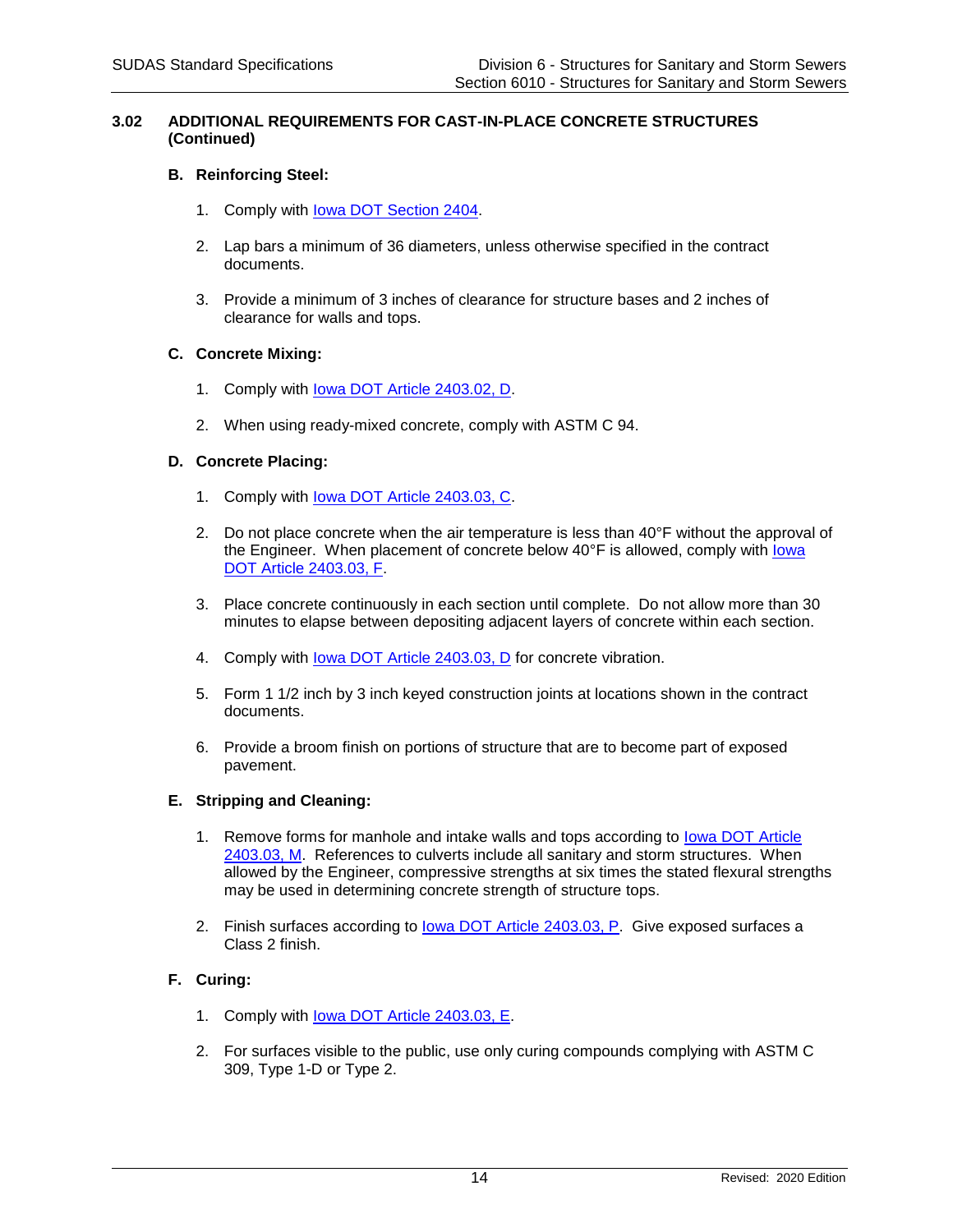#### **3.02 ADDITIONAL REQUIREMENTS FOR CAST-IN-PLACE CONCRETE STRUCTURES (Continued)**

### **G. Exterior Loading:**

- 1. Restrict exterior loads on concrete according to [Iowa DOT Article 2403.03, N.](https://www.iowadot.gov/erl/current/GS/content/2403.htm#Section240303N)
- 2. When allowed by the Engineer, compressive strengths at six times the stated flexural strengths may be used.
- **H. Repairs:** After visual inspection of the completed manhole or intake, repair honeycomb areas, visible leaks, tie holes, or other damaged areas. Remove concrete webs or protrusions.
- **I. Concrete Testing:** The Engineer will conduct testing.

#### **3.03 ADDITIONAL REQUIREMENTS FOR PRECAST CONCRETE STRUCTURES**

**A. Substitutions:** If approved by the Engineer, precast structures may be substituted for designated cast-in-place structures. Comply with the requirements of Section 6010, 3.02 or [Iowa DOT Materials I.M. 445.](https://www.iowadot.gov/erl/current/IM/content/445.htm)

# **B. Cast-in-place Base:**

- 1. Comply with Section 6010, 3.02 for placement of concrete.
- 2. Ensure proper vertical and horizontal alignment of base riser section.
- **C. Precast Base or Base with Integral Riser Section:** Place base or base with integral riser section and ensure proper vertical and horizontal alignment.
- **D. Additional Riser Sections:** Install additional riser sections as required.
- **E. Lift Holes:** Install rubber plug in lift holes. Cover plug and hole with non-shrink grout.

# **3.04 ADJUSTMENT OF EXISTING MANHOLE OR INTAKE**

#### **A. Casting Extension Rings:**

- 1. Install casting extension rings only when specified in the contract documents, and only in conjunction with pavement overlays.
- 2. Install according to the manufacturer's recommendation and adjust for proper alignment.

### **B. Minor Adjustment (Adding or Removing Adjustment Rings):**

- 1. Remove casting.
- 2. Modify adjustment ring stack height by one of the following methods:
	- a. Add adjustment rings as necessary to adjust existing manhole or intake to finished pavement grade or finished topsoil grade, to a maximum ring stack height of 16 inches. Bed each concrete ring with bituminous jointing material. Bed each polyethylene ring with manufacturer's approved product.
	- b. Remove one or more adjustment rings, as appropriate, to reduce casting elevation.
- 3. Install new casting on modified adjustment ring stack. Existing casting may be reinstalled when specified in the contract documents.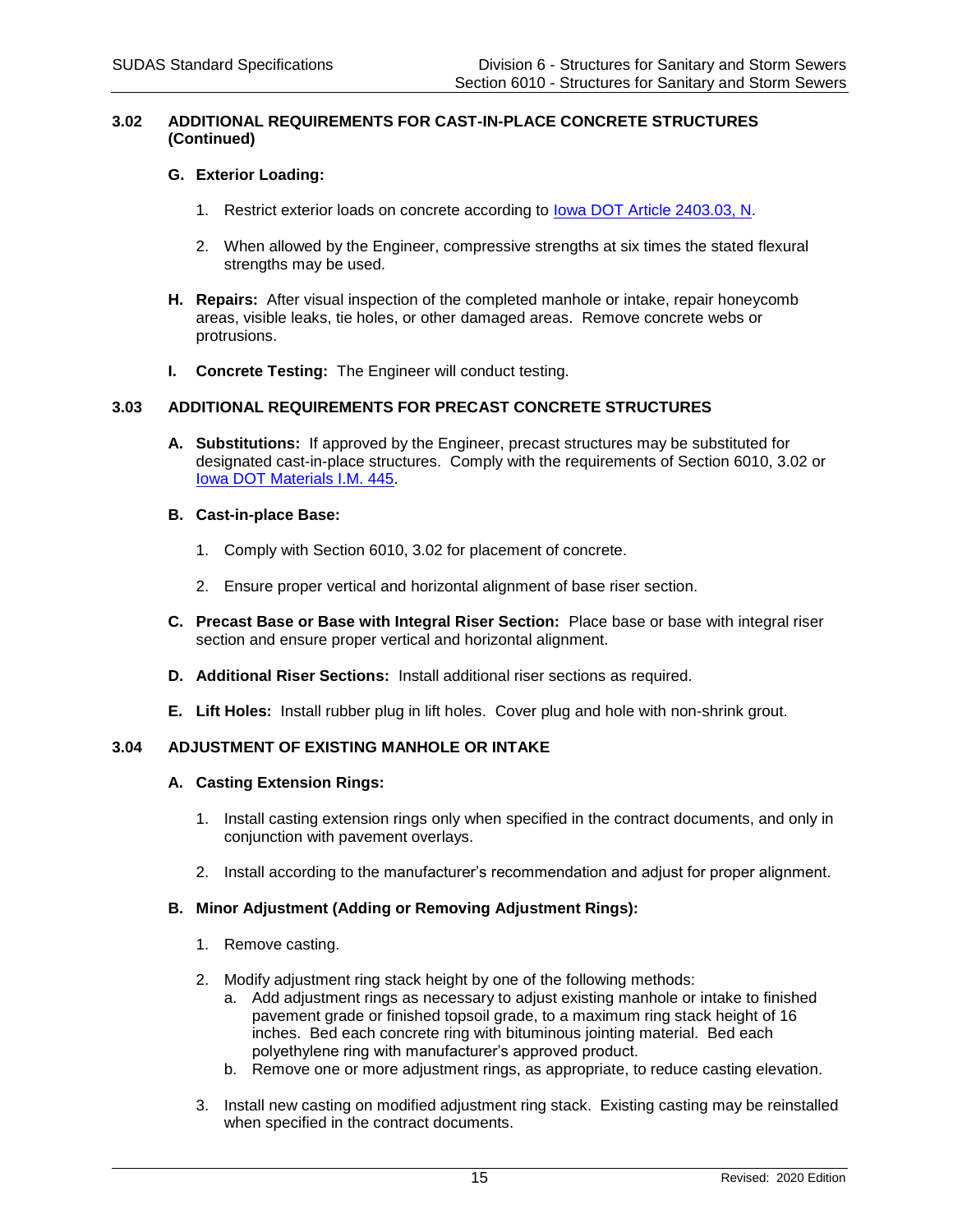# **3.04 ADJUSTMENT OF EXISTING MANHOLE OR INTAKE (Continued)**

- 4. Replace infiltration barrier for sanitary sewer manhole using only new materials.
- **C. Major Adjustment (Adding, Removing, or Modifying Riser or Cone Section):** When adjustment is greater than can be accomplished through adding or removing adjustment rings, a major adjustment will be required.
	- 1. Remove casting.
	- 2. Remove top.
	- 3. Remove and replace or modify existing riser section and/or top section according to the method approved by the Engineer.
	- 4. Install new frame and cover or grate. Existing casting may be reinstalled when specified in the contract documents.
	- 5. Replace infiltration barrier for sanitary sewer manhole using only new materials.

# **3.05 CONNECTION TO EXISTING MANHOLE OR INTAKE**

#### **A. General:**

- 1. Remove existing fillet as necessary to install pipe at required elevation and develop hydraulic channel.
- 2. Insert pipe into structure and trim end flush with inside wall of structure.
- 3. Place backfill material according to [Section 3010.](https://intrans.iastate.edu/app/uploads/sites/15/2020/02/3010.pdf)

# **B. Concrete Collar:**

- 1. For new pipes 12 inches or smaller, install two number 4 steel reinforcing hoops in collar around pipe. Pour concrete collar around pipe/structure junction to a minimum thickness and width of 6 inches, providing a minimum of 4 inches of concrete extending beyond the pipe opening.
- 2. For new pipes larger than 12 inches, install two number 4 steel reinforcing hoops in collar around pipe. Pour concrete collar around pipe/structure junction to minimum thickness and width of 9 inches, providing a minimum of 4 inches of concrete extending beyond the pipe opening.

#### **C. Sanitary Sewer:**

#### **1. General:**

- a. Core new openings in existing manholes unless otherwise specified in the contract documents.
- b. Divert flow as necessary. Obtain approval of the diversion plan from the Engineer. Maintain sanitary sewer service at all times unless otherwise specified in the contract documents.

#### **2. Cored Opening:**

- a. Insert flexible watertight connector into new opening.
- b. Install and tighten internal expansion sleeve to hold flexible connector in place.
- c. Insert pipe through flexible connector and tighten external compression ring.
- d. Do not install grout or concrete collar for cored opening with flexible connector.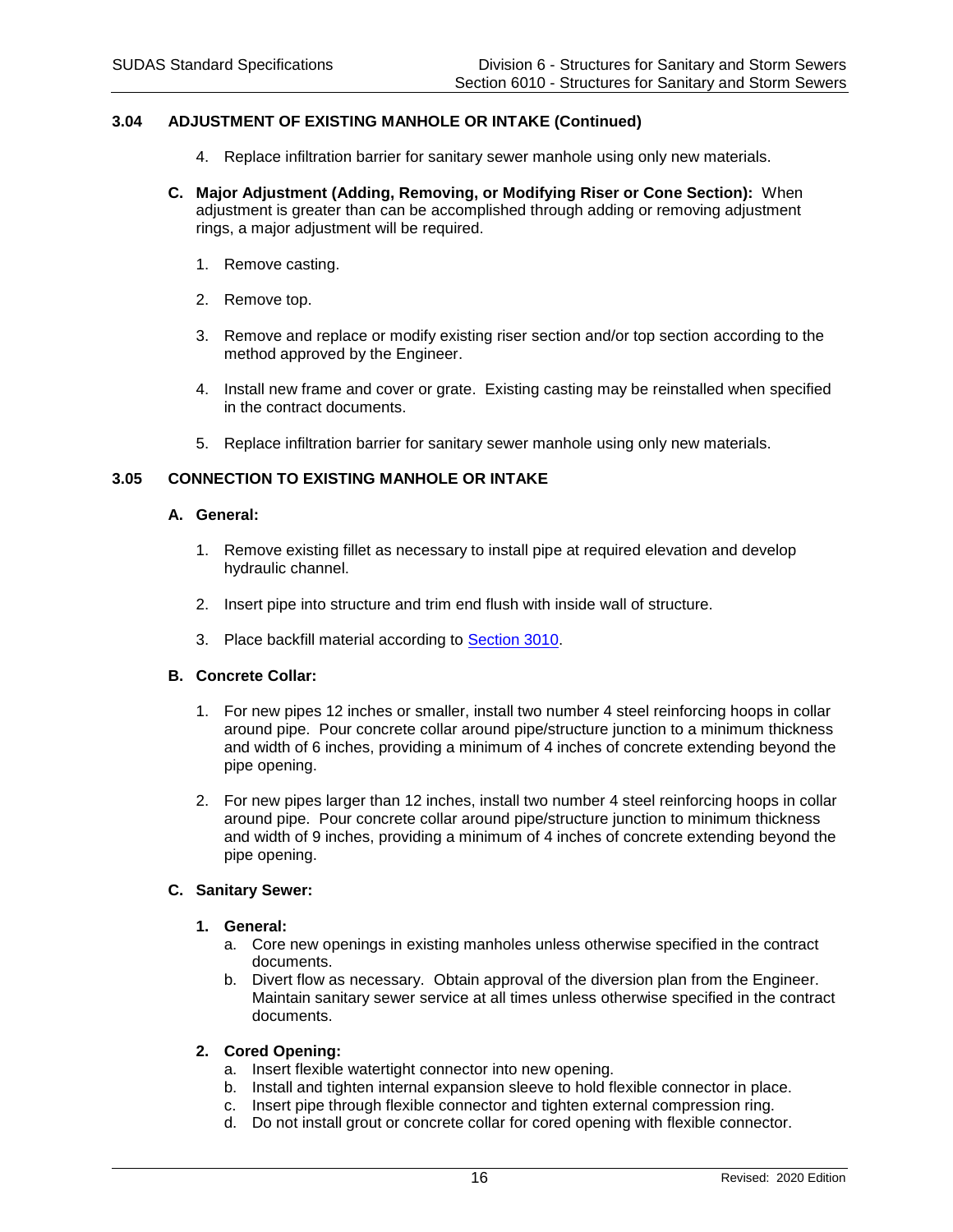# **3.05 CONNECTION TO EXISTING MANHOLE OR INTAKE (Continued)**

- **3. Cut and Chipped Opening (Knock-out):** Use only when specified or allowed.
	- a. Saw opening to approximate dimensions with a masonry saw. Saw to depth sufficient to sever reinforcing steel.
	- b. Remove concrete and expand opening to a diameter at least 6 inches larger than the outside diameter of the new pipe.
	- c. Cut off all reinforcing steel protruding from the structure wall.
	- d. Install waterstop around new pipe centered within structure wall.
	- e. Fill opening between structure and pipe with non-shrink grout.
	- f. Construct concrete collar around pipe and exterior manhole opening.
	- g. Provide pipe joint, non-shear coupling, or other approved flexible coupling within 2 feet of structure wall to allow for differential settlement between the new sewer and the structure.

#### **D. Storm Sewer:**

# **1. Cut and Chipped Opening:**

- a. Use for pipe sizes 12 inches in diameter or larger.
- b. Saw opening to approximate dimensions with a masonry saw. Saw to depth sufficient to sever reinforcing steel.
- c. Remove concrete and expand opening to a diameter at no more than 4 inches larger than the outside diameter of the new pipe.
- d. Leave a minimum of 6 inches of manhole or intake wall above and on the sides of the pipe.
- e. Cut off all reinforcing steel protruding from the structure wall.

# **2. Cored Opening:**

- a. Core new openings in existing manholes or intakes for all pipes less than 12 inches in diameter.
- b. Opening to be no greater than 2 inches larger than the outside diameter of the pipe.
- c. Leave a minimum of 6 inches of manhole or intake wall above and on the sides of the pipe.
- **3. Fill Opening:** Fill opening between manhole or intake wall and outside of pipe with nonshrink grout or construct a concrete collar around the pipe according to Section 6010, 3.05, B.

# **3.06 DROP CONNECTION TO SANITARY SEWER MANHOLE**

#### **A. Internal:**

- 1. Core opening in existing manhole wall and install flexible watertight connector.
- 2. Cut incoming pipe so a maximum of 2 inches extends into the manhole.
- 3. Allow 1 inch clearance between bottom of incoming pipe and top of the receiving bowl. Connect receiving bowl to manhole with stainless steel anchor bolts as recommended by the manufacturer.
- 4. Install flexible coupler connecting the receiving bowl and the drop pipe.
- 5. Mount drop pipe on the side of the manhole with stainless steel brackets spaced a maximum of 4 feet apart. Provide a minimum of two brackets per pipe segment.
- 6. Remove existing concrete fillet as required to accommodate bottom elbow.